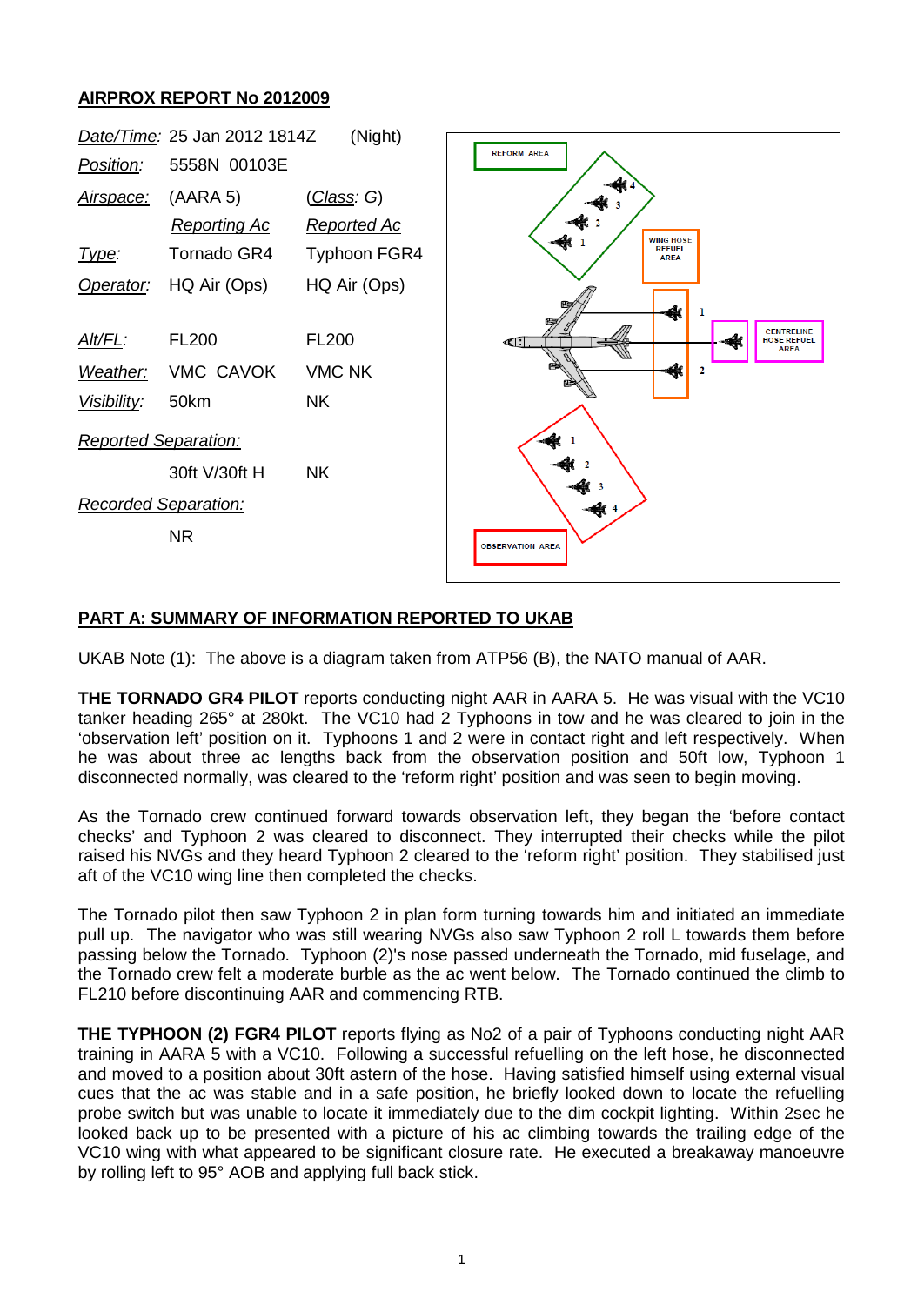Having stabilised the ac he informed the tanker and stowed the probe and at that point the Tornado called to say that they had experienced an Airprox with them. He did not see the GR4 until after the incident, and so he cannot comment on the separation.

HUD video analysis indicated the following:

- a. Four minutes prior to the incident, the Tornado called visual with the tanker and was cleared to join.
- b. At the time of the incident the GR4 had not reported 'Observation Left'.
- c. At the point the breakaway manoeuvre was initiated the Typhoon was positioned aft of the hose basket with a flightpath of just less than 1° above the horizon and 7kts closure.
- d. Displacement achieved from the tanker during the breakaway manoeuvre was 300ft low, swept in the 7 to 8 o'clock position at approx 0.2nm slant range.

**THE VC10 PILOT** reports that two Typhoons and a Tornado were the second and third serial respectively of a night AAR sortie in AARA5. The Tornado GR4 joined the VC10 in a safe and controlled manner and settled into a steady position and, he thought, called 'Observation Left'. The join and position were witnessed and confirmed visually by the tanker captain.

Typhoon (1) completed a second dry contact, before being moved to the reform position [right echelon] then Typhoon (2) was given the order to disconnect, which the pilot acknowledged.

Once out of contact and astern the hose, Typhoon (2) was given the order to 'Go Reform right'; the pilot acknowledged and the [VC10] engineer saw on the CCTV Typhoon (2) begin to move. The engineer then lost sight of Typhoon (2), the captain looked left and saw Typhoon (2) about 0.5nm astern and low and in the 7 o'clock position.

After the incident the Tornado initiated a climb to FL210 as he elected not to refuel, but to RTB and was released by the tanker to contact Scottish Mill.

Typhoon (2) then regained leader and the Typhoon flight departed the tanker iaw published procedures. The VC10 crew continued its sortie without further incident.

UKAB Note (1): Since the incident was not reported on the frequency in use, ScATCC were informed of the incident after the event; however, they provided a comprehensive report. Following discussion with HQ Air BM SM it was agreed that there were no ATC aspects to this incident and for brevity the ScATCC report has not been included.

UKAB Note (2): HQ 2 GP (the VC10 operating authority) conducted a Non-Statutory Inquiry (NSI) into this incident. The Inquiry is 10 pages in length (plus additional Annexes) and is classified 'Restricted - Limited Distribution'; for brevity and to comply with the security caveats only the salient points are outlined below (disidentified).

# REPORT INTO AIR SAFETY OCCURRENCE ON 25 JAN 12 – TYPHOON FGR4 REG XXX AND TORNADO GR4 REG YYY - [abbreviated and disidentified]

#### Description of Events.

The Typhoon flight, a 2 ship of Typhoons, was tasked to fly a night CT sortie from RAF Coningsby comprising a transit to AARA 5 for non-EO AAR with a VC10, followed by 1v1 intercepts. The sortie had originally been programmed as a 3-ship, but very early in the planning process this was reduced to a 2-ship.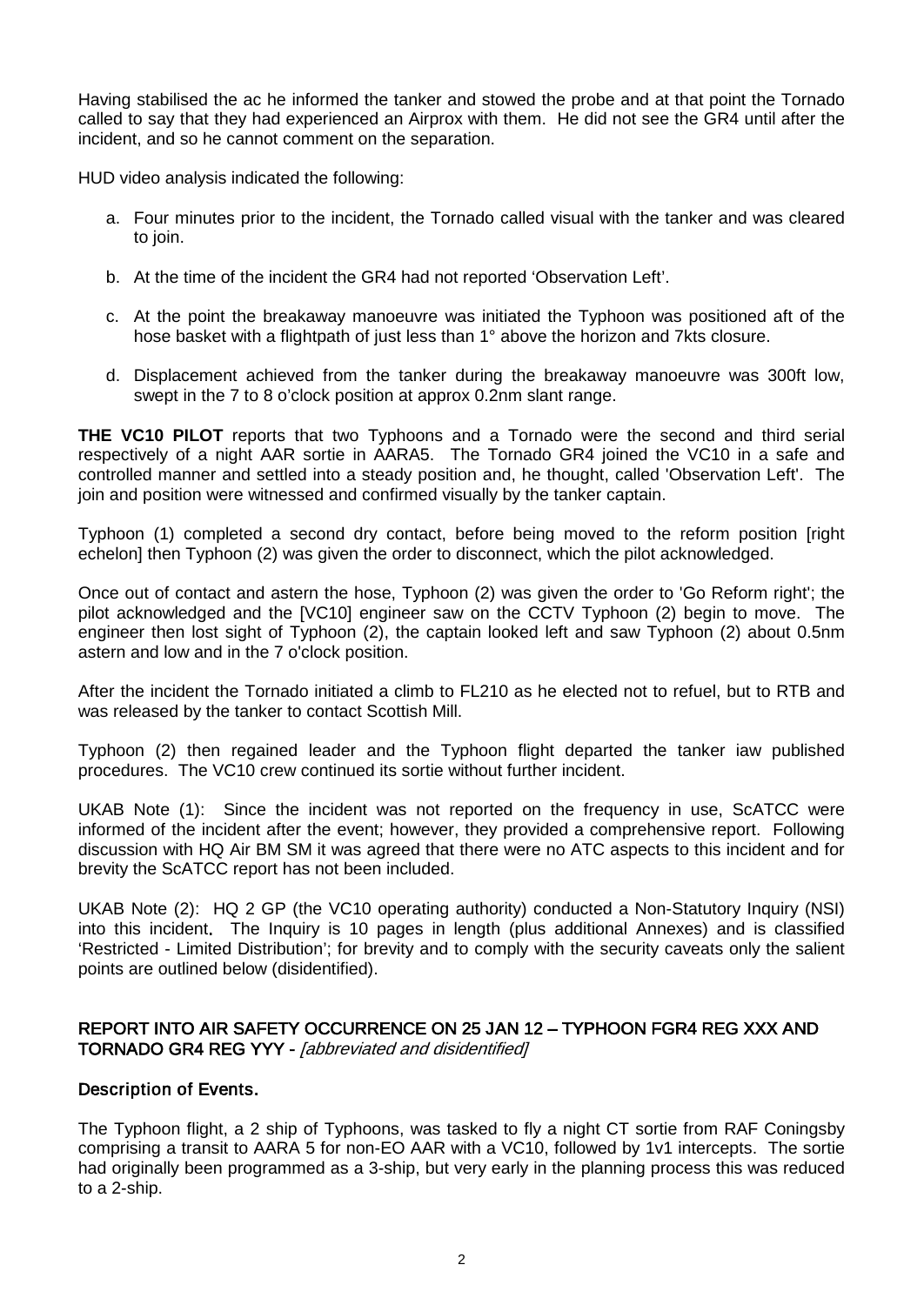The Tornado flight, a 2 ship of Tornado GR4s, was tasked to fly a night EO Close Air Support (CAS) sortie from RAF Lossiemouth as part of a Sqn pre-deployment trg package for an operation. During the planning process it became evident that the VC10 would be available for night AAR, and the plan was amended to allow the Tornado leader to conduct EO AAR at the start of their sortie while the No 2 conducted CAS in the Dufftown area. After takeoff, the Typhoon flight and the Tornado leader both routed direct to AARA 5 to RV with the VC10 at FL200 and 280kts. The Typhoon flight was the first of the 2 elements to join the VC10, although not the VC10's first receiver; Lossie XX (a single GR4) had already completed AAR and departed from AARA 5. The Typhoons' transit and join were uneventful and as the aircraft approached the observation left position (but before they were able to make their "observation left" R/T call) the VC10 cleared Typhoon 1 astern the right hose and Typhoon 2 astern the left hose. Typhoon 1 continued as directed but at this stage Typhoon 2 had indications of a minor fuel imbalance and maintained observation left for a further minute until the problem was rectified. Typhoon 2 then proceeded astern the left hose. Both Typhoons manoeuvred normally around the VC10 and had successful contacts. During this passage of flight the Tornado leader was cleared to join the VC10 and checked in on the boom frequency aware of the two Typhoons in contact.

Once fully refuelled Typhoon 1 requested disconnect and reconnect for a dry AAR contact and was cleared to do so. Upon completion of the dry contact Typhoon 1 was cleared to disconnect and subsequently cleared to the reform right position, and Typhoon 2 was cleared to disconnect. At this stage the Tornado was approaching the observation left position and with both crew on NVGs the VC10's external lighting began to interfere with the Tornado pilot's NVGs. He briefly halted his approach short of the observation left position to raise his NVGs; the WSO's NVGs remained down. At the same time that the Tornado pilot raised his NVGs and was about to drive forward to the observation left position, the pilot of Typhoon 2 disconnected and, once he assessed he was stabilised astern, looked inside the cockpit to identify the fuel probe switch. The VC10 crew cleared Typhoon 2 to the reform right position. Unable to immediately identify the probe switch, the pilot of Typhoon 2 looked up after approximately ½ second to be faced with a perception of an upwards closing vector towards the VC10 wing-tip. Instinctively he took evasive action by rolling to ~95º AOB and applying full back stick. The Tornado crew was able to glimpse this manoeuvre occurring, and the pilot pulled aft on the stick in an attempt to gain separation. The Tornado pilot does not believe this action took place quickly enough to have reduced the collision risk.

Typhoon 2 is assessed to have passed underneath the Tornado with a miss-distance estimated by the crew of the Tornado as 20 to 30ft (the proximity was such that the crew felt disturbed airflow as Typhoon 2 passed below them). Once the collision vector with the VC10 was broken, and unaware of having passed close underneath the Tornado, the pilot of Typhoon 2 rolled back on to the tanker's heading and stabilised 500ft low. The Tornado pilot continued climbing to FL210 and informed ATC of his change of altitude. Typhoon 2 pilot acknowledged his clearance to reform right and reported that he had "had to breakaway" and then, once stabilised, continued with his clearance to join Typhoon 1 in the reform right position.

From the reform right position Typhoon 1 had seen Typhoon 2 disconnect and stabilise astern the left hose, but had not perceived any drift from that position before he saw Typhoon 2 execute the evasive manoeuvre. Typhoon 1 did not see the Tornado until it began to climb away from him.

Based on the witness statements and the HUD footage, the Panel does not consider that the collision risk with the VC10 was as high as was perceived by the pilot of Typhoon 2. Nonetheless, given the perceived level of collision risk, the pilot of Typhoon 2 reacted instinctively and in an understandable manner.

The Tornado crew briefly discussed the incident in-cockpit and elected to terminate their sortie and RTB, passing their intentions to the VC10 (a full transcript of intercom and R/T calls is at Annex A [not published]). The R/T calls at this point made it difficult for any of the aircrew to gain a full understanding of what had taken place, although each crew had a picture of what they believed to have occurred which shaped how they continued with their sorties.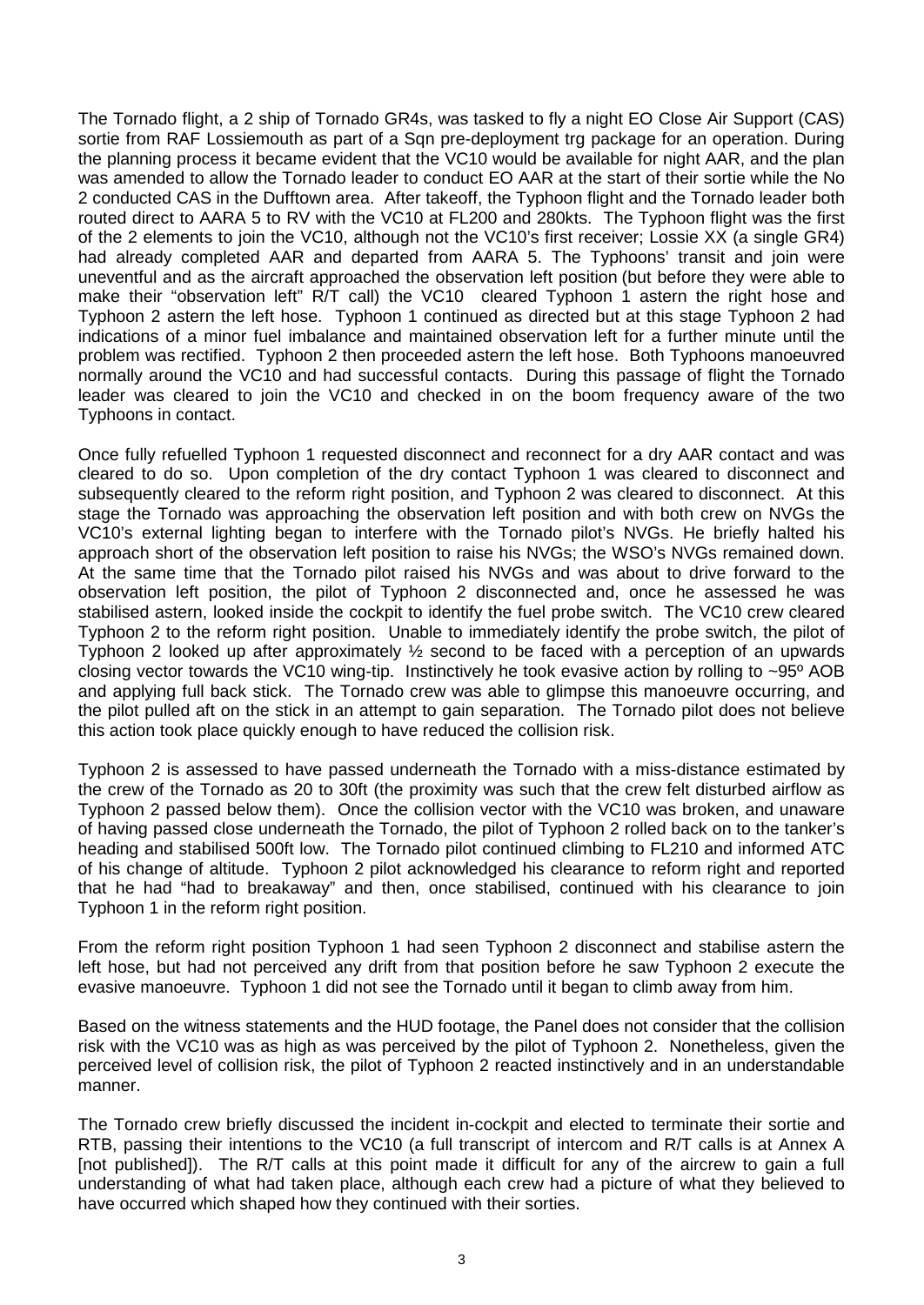- a) Tornado. The Tornado crew felt that they had almost collided with Typhoon 2 and were sufficiently shaken to discontinue all tactical aspects of their sortie and return to RAF Lossiemouth. Airborne submission of an Airprox report was discussed but discounted, as the Tornado pilot wished to fully confirm his understanding of events before raising a report.
- b) Typhoon. The Typhoons were now both fully fuelled and needed to reduce weight before landing, either by continuing with the intercepts or in some other manner. Having confirmed that Typhoon 2 was content to continue the sortie, Typhoon 1 judged that continuing with the briefed serial was the most appropriate course of action, and the Typhoon flight departed AARA 5 and completed an uneventful 1v1 Intercept profile. Typhoon 2 did not consider airborne submission of an Airprox report as he was not fully aware of the proximity between the two aircraft. Once all aircraft had recovered to their departure bases the crews conducted telephone debriefs to ascertain the facts of the incident. The Tornado crew and Typhoon 2 pilot agreed to submit ASORs via ASIMS and the captain of the VC10 made a full note of the events prior to discussing his requirement for Airprox reporting with the Sqn leadership.
- c) VC10. The VC10 crew understood that there must have been a collision risk between Typhoon 2 and the Tornado and that they had not contributed to the incident in any way. The captain elected to continue with the sortie as planned and had no intention of submitting an Airprox report whilst airborne as he did not believe they had been directly involved.

#### **Determine the Cause of the Occurrence and Examine Contributory Factors.**

a. Cause. The Pilot of Typhoon 2 became disorientated astern the left hose of the VC10 whilst attempting to stow the probe.

b. Contributory Factor. The pilot of Typhoon 2 assessed that avoiding action was necessary to prevent a collision with the VC10.

c. Other Factor. The momentary pause in the Tornado's progress towards the observation left position put him in the flight path of Typhoon 2 during the latter's avoidance manoeuvre.

The Board reviewed the relevant Tornado and Typhoon publications and instructions and as a result made the following recommendations:

Recommendations:

(1) Advice on disconnecting from the tanker in the TGRF HB and the TUG [respective ac type handbooks] should be amended to specify that: "when safely established in the reform position pilots should then commence the After Refuelling Checks". This wording is specifically intended to prevent pilots from attempting to stow the probe whilst in the astern position.

(2) Advice on conducting pre-AAR checks in the TGRF HB and TUG are aligned to utilize the TGRF HB wording, which does not prohibit initiation of the checks before reaching the observation position.

(3) Chapter 9 of the TGRF HB should be amended to include specific advice on mixed NVG and non-NVG AAR, with an emphasis on when to lift NVGs during a join so as to not interfere with a smooth join to the observation position.

(4) Typhoon, Tornado GR4 and Brize Norton StanEval teams convene a meeting to discuss the NSI Panel's report and agree relevant amendments to the TGRF HB and TUG, to include agreement on use of the ATP-56(B) definitions for all AAR positions, and depiction of same in the TGRF HB and TUG.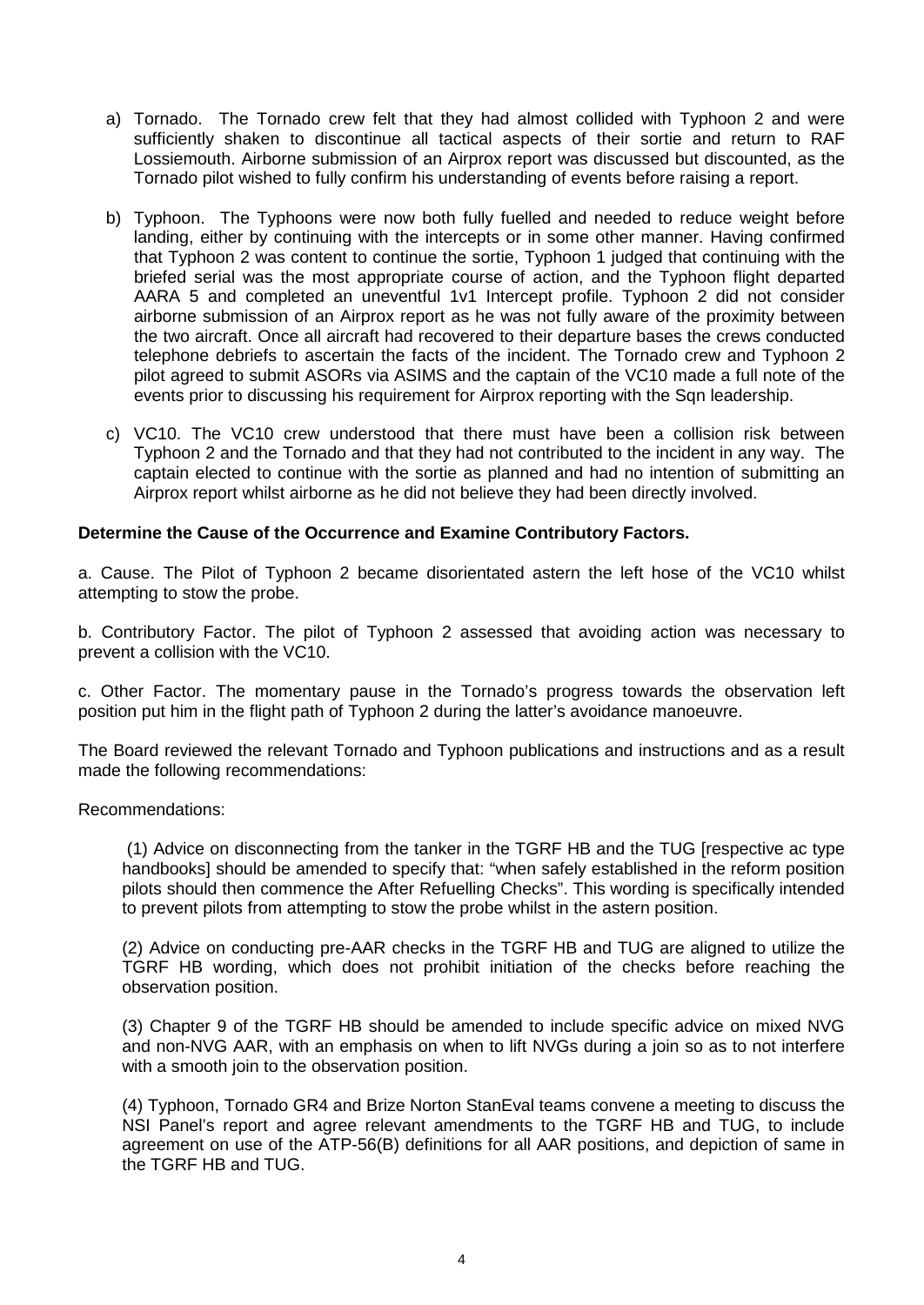(5) Typhoon StanEval should include advice on night AAR in the TUG, based on the advice in the TGRF HB and that in the Typhoon StanEval AAR Brief.

### Initial Response to the Incident.

A full transcript of R/T calls during and immediately after the incident between the VC10, the Typhoon formation and the Tornado, along with cockpit intercom from the Tornado was provided. The Panel considered two aspects of the initial response to the incident to be worthy of comment.

a. Communications. A previous Aircraft Accident Report highlighted the compelling need to fully communicate any incident around tanker aircraft that is not immediately apparent to the formation leader, and the Panel believed that a few short calls to establish what had happened would have allowed all aircraft to make a fully informed approach to the conduct of the remaining sortie time. The Panel considered that the lack of precise terminology during the immediate aftermath of the incident was not conducive to building an accurate picture of events amongst the VC10, the Typhoons and the Tornado. Typhoon 2 used the term "breakaway" to describe the avoiding action he took to remove his perceived collision risk with the VC10. This is a specific term used during the conduct of AAR defined in ATP 56. Rather than conducting a breakaway, the Typhoon was taking avoiding action to stop a potential collision risk.

b. Airprox Reporting. As soon as possible after being involved in an Airprox, the pilot of a British Military aircraft is to make an initial report to ATC (MAA Regulatory Publication-Gen-RA1410(1) Para 45-49.). In the case of the incident under investigation, none of the pilots made an airborne filing of an Airprox report, and it was not until after subsequent discussion on the ground that initial reports were made. The Tornado and VC10 pilots both submitted ASORs linked to an Airprox, whilst Typhoon 2 submitted an ASOR not linked to an Airprox. The Panel detected a widely held belief that the current Airprox investigation system is regarded by aircrew as taking too long.

Recommendations.

- (1) The relevant sections of Air Staff Orders (ASO) for "Aircraft Accidents And Incidents" (ASO 425) be amended to incorporate a requirement to debrief, whilst airborne, all incidents considered likely to lead to submission of an ASOR and specifically all incidents occurring during AAR.
- (2) ASO 425 be added to 2GASOs in a similar format to 1GASOs and AWCASOs, incorporating the debrief requirement at sub-para (1) above.
- (3) Group Flight Safety Staff ensure that crews are refreshed on the requirements of MAA Regulatory Publication-Gen-RA1410(1) regarding Airprox reporting.
- (4) Group Flight Safety Staff investigate the utility and speed of the current Airprox investigation system.

**HQ AIR (OPS)** comments that units are required by MAA Regulation to investigate their own Airprox, although this is only possible in practice for the most serious incidents. UKAB assessment of risk and cause normally waits for the outcome of such investigation so that they may be considered, and to avoid duplication of investigative effort. Most are left for the UKAB, with Air BM SM support, to investigate, which HQ Air recognises takes time. Furthermore, HQ Air recognises the efforts of the UKAB to reduce this time lag as much as possible, and also distributes the outcomes immediately and performs some limited analysis of the results to assist the units involved.

The Recommendations should prevent recurrence as long as the revised procedures are followed rigorously. This incident highlights that AAR, like many military aviation activities, requires high levels of attention and that things can go wrong very quickly. The dangers of self-induced distraction in